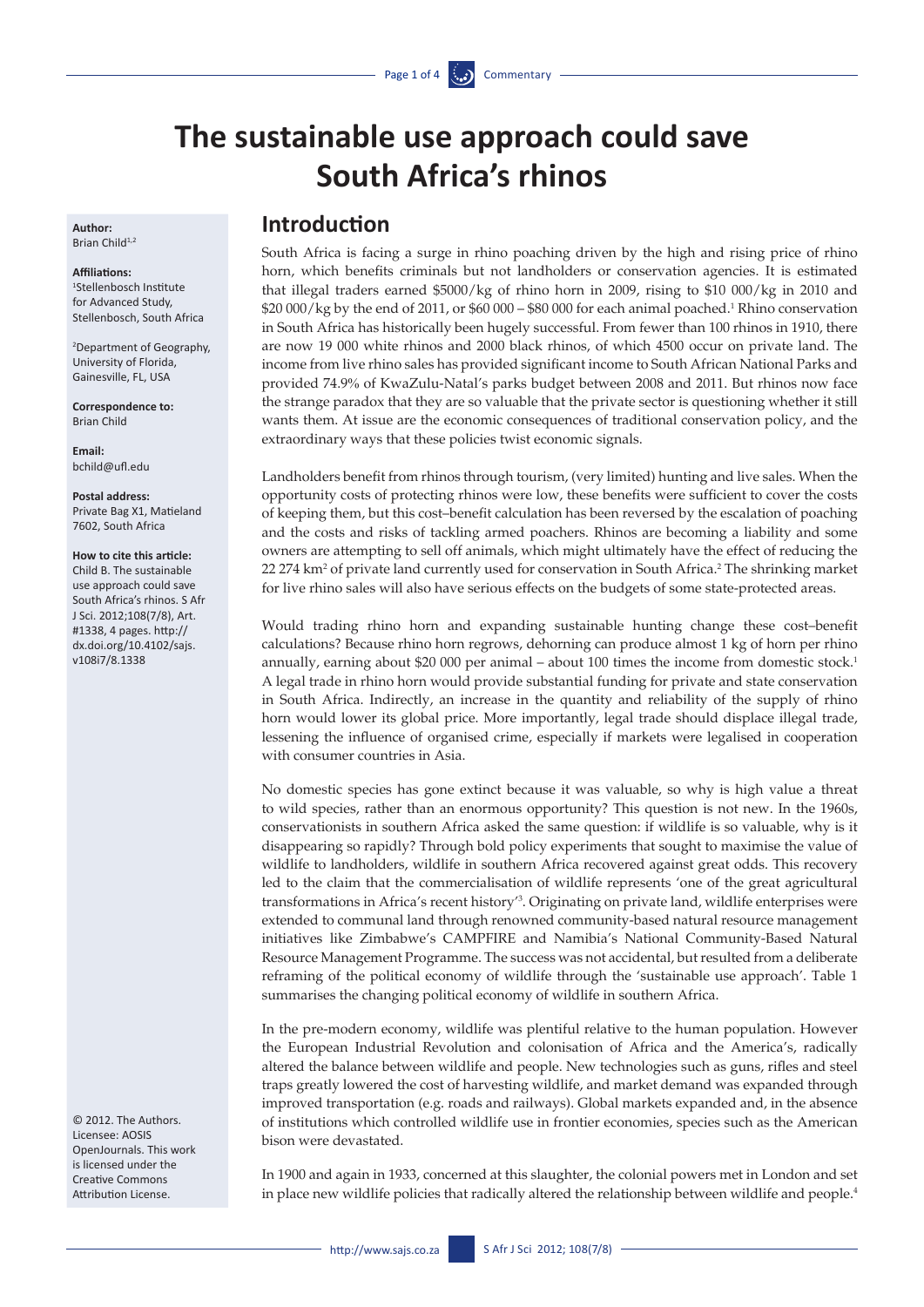New norms of conservation were based on three principles:

- 1. the establishment of state protected areas
- 2. the restriction or banning of the commercial use of wildlife 3. the centralisation of the control of wildlife in the colonial state.

Similar policies emerged in North America, where leaders and sportsmen like Theodore Roosevelt argued against market hunting by the masses and expanded state-protected areas. In many ways, wildlife was nationalised as a response to the perceived threat that it was being overutilised. This political process was driven by the urban elite at the expense of market hunters and landholders.

The threat to wildlife quickly changed, but policies did not. After World War II, human populations and agriculture in Africa entered an exponential phase of growth. The primary threat to wildlife became habitat modification – through both the plough and the cow. Beginning in the 1960s, conservationists in southern and East Africa began to respond to the sentiment that 'you can't farm in a zoo' with a new mantra – 'use it or lose it'. The 1961 Arusha Conference entitled 'Conservation of Wildlife in Modern African States'5 marked the beginning of a radical shift in conservation policy in southern Africa.

### **The 'sustainable use approach'**

Put simply, the sustainable use approach aims to 'maximize the benefits from wildlife to the people on whose land it lives'6 . It involves four linked concepts: proprietorship, price, subsidiarity and collaborative adaptive management (Table 2). For the purposes of this paper we will focus on price and proprietorship, noting only that subsidiarity describes how nested institutions need to be built parsimoniously from the bottom up following the principle of 'delegated aggregation'.7 Collaborative adaptive management addresses the need for learning processes linked to stakeholders, complexity and change.

#### **TABLE 1:** The changing political ecology of wildlife.

The sustainable use approach reverses the colonial policies of centralising ownership of wildlife and removing it from the market place (Table 2). The price–proprietorship hypothesis suggests that if wildlife is valuable, and if this value accrues to landholders, then there is a high probability that landholders will manage wildlife sustainably, just as they would manage livestock.

Between the 1960s and 1980s, park authorities in southern Africa collaborated on a bold policy experiment. They devolved the rights to use wildlife to landholders (and communities), they encouraged multiple commercial uses of wildlife to drive up its value and, in some countries, they deliberately slashed bureaucratic requirements which act as a tax against wildlife. These policies were highly successful. Wildlife populations on private land in South Africa increased from half a million in the 1960s to several million now,<sup>3</sup> creating a multibillion rand sector, tripling employment and doubling the return on investment to 8.6% compared to 4.4% from livestock.8 There are now an estimated 9000 to 10 000 wildlife ranches covering 20.5 million hectares or 16.8% of the total land in South Africa.<sup>9</sup> In Namibia, wildlife populations on private land doubled while livestock halved between 1970 and 2000.10,11,12 In Zimbabwe, many cattle ranchers overcame ecological and financial decline by switching partially or entirely to wildlife<sup>13</sup> on individual properties and on large areas of land called conservancies where ranchers removed all internal fencing and managed wildlife collectively.14

Gaining confidence in wildlife as an economic option, policymakers began to transfer this approach to communal areas through community-based natural resource management. The economic power of wildlife also allowed experimentation with new management approaches in protected areas. In South Africa, Pilanesberg and Madikwe were the first state-protected areas developed primarily to drive the local economy<sup>15</sup>; subsequently 'contractual parks' expanded conservation landscapes by linking private,

| <b>TABLE 1:</b> The changing political ecology of wildlife. |                                                                              |                                                                                                                                                     |  |  |
|-------------------------------------------------------------|------------------------------------------------------------------------------|-----------------------------------------------------------------------------------------------------------------------------------------------------|--|--|
| Phase                                                       | <b>Economic and political events</b>                                         | Wildlife conservation and utilisation                                                                                                               |  |  |
| Pre-modern economy                                          | Low human populations                                                        | • Use limited by ability or costs of harvesting<br>• Institutions aimed at sharing spoils of the hunt                                               |  |  |
| Frontier economy                                            | Industrial revolution<br>European colonial expansion                         | • Costs of harvesting greatly reduced by technology<br>• Technology and globalisation increase market access<br>• Few rules or norms to control use |  |  |
| Wildlife is nationalised                                    | Agricultural expansion after World War II<br>Urbanisation of Western society | • Control of wildlife centralised in the state<br>• Commercial use greatly restricted                                                               |  |  |
| Sustainable use approach                                    |                                                                              | • Use of wildlife devolved to landholders (and, later, communities)<br>• Commercial uses encouraged                                                 |  |  |

**TABLE 2:** How the sustainable use approach radically alters conservation policy and norms.

| <b>Conservation policy</b>                | London Convention 1900, 1933                                                             | Sustainable use approach                                                                                                                                                                                                                                                                                                                                        |
|-------------------------------------------|------------------------------------------------------------------------------------------|-----------------------------------------------------------------------------------------------------------------------------------------------------------------------------------------------------------------------------------------------------------------------------------------------------------------------------------------------------------------|
| 1. Protected areas                        | Establish state-protected areas to conserve fauna<br>and flora and, later, public access | Privilege conservation, but:<br>• provide public goods suited to society (jobs, economic growth)<br>• recognise legitimacy of private and community conserved areas                                                                                                                                                                                             |
| Off-reserve conservation                  |                                                                                          |                                                                                                                                                                                                                                                                                                                                                                 |
| 1. Wildlife ownership                     | Centralised in the state                                                                 | Proprietorship: Devolve rights to use, sell and manage to landholders and communities                                                                                                                                                                                                                                                                           |
| 2. Commercial use of wildlife             | Restrict and/or ban                                                                      | <b>Price:</b> Make wildlife as (commercially) valuable as possible (provided use is humane)                                                                                                                                                                                                                                                                     |
| 3. Management of scale and<br>hierarchy   | Top down (implicit)                                                                      | Subsidiarity: If institutions of scale are necessary to manage factors such as resource<br>mobility, first construct these by scaling down to landholders, then build nested institutions<br>through a process of upward delegation. Upward scaling should be parsimonious, and<br>match the scale of the resource to the scale of the management jurisdiction. |
| 4. Management of change and<br>complexity | Static                                                                                   | <b>Collaborative adaptive management:</b> To adapt to change and complexity; and incorporate<br>the mental models, objectives and data affecting key stakeholders through collaborative<br>processes.                                                                                                                                                           |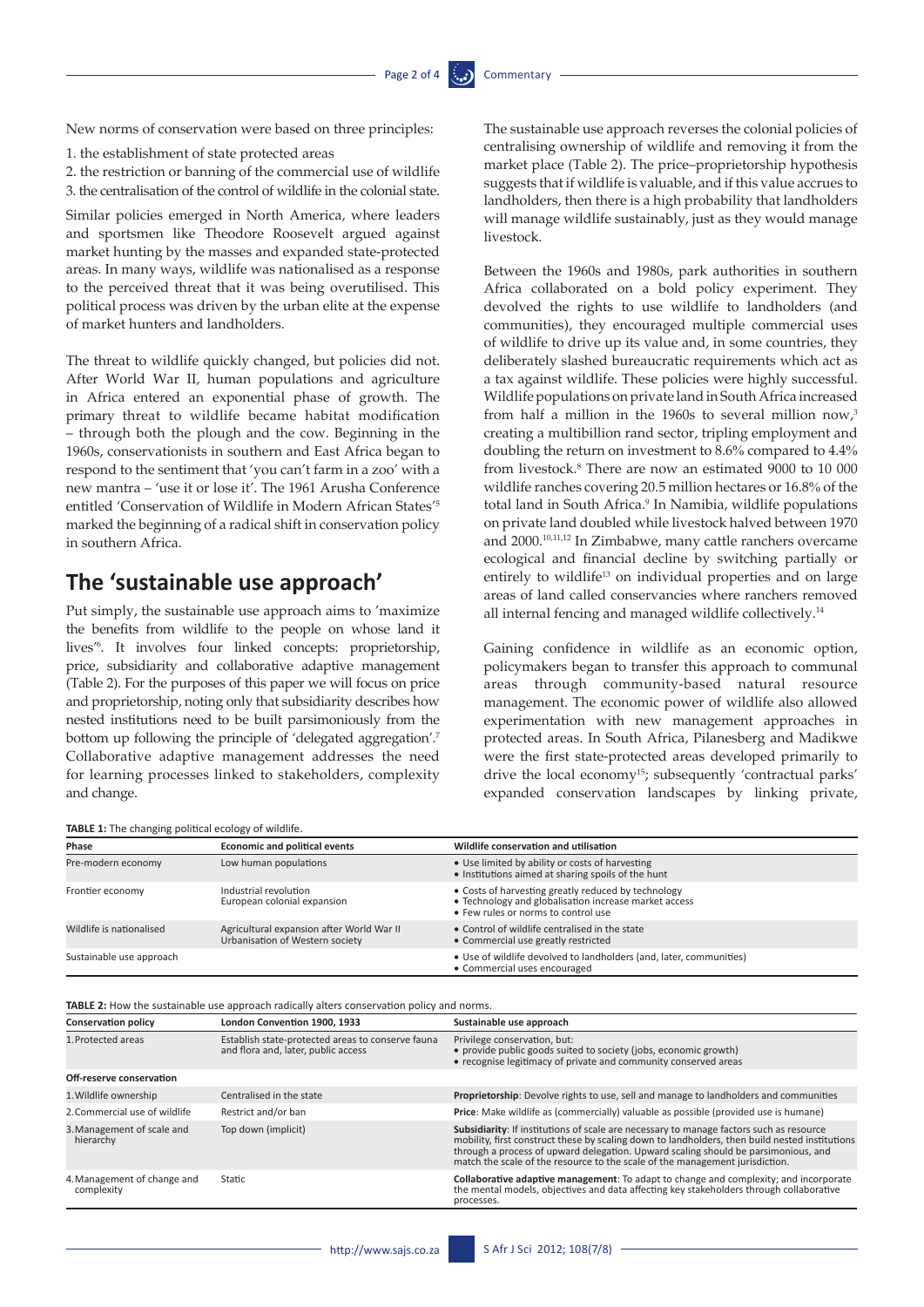community and state conservation areas legally.16 Moreover, by casting protected area management as a conservation process that had significant socio-economic benefits, South African National Parks was mandated to expand the protected area estate from 6% to 8% of South Africa.16

However, price and proprietorship interact (Table 3), and misunderstanding this interaction is why conservation policy is often confused economically. The sustainable use approach is most effective where proprietorship is strong and prices are high – as indicated in Quadrant 3 in Table 3. However, where wildlife is valuable, but proprietorship is weak or absent (Quadrant 1), a frontier or open-access economy exists with a high likelihood that wildlife will be rapidly exploited. As we see with rhinos, the usual approach has been to ban trade in the hope of reducing the incentives for poaching. Unfortunately, this ban moves the resource from Quadrant 1 to Quadrant 2, which is the 'no hope' strategy where landholders switch to more viable enterprises, park agencies have less income to fight poachers, and government places a lower priority on wildlife because its social and economic benefits are reduced. A more constructive strategy is to move from Quadrant 1 to Quadrant 3 by devolving rights to use rhinos to landholders (and reducing regulatory restrictions), and encouraging trade to drive up its price through innovation. Banning or restricting commercial use shifts the political economy of wildlife into the right-hand column. This approach is unlikely to work without long-term international or state funding coupled with strong rights of exclusion (Quadrant 4). A good example of Quadrant 4 is state-protected areas. Parks can be effective if well funded, but in some cases are reasonably effective even with limited funding, provided that their boundaries are well delineated and the resources they contain are not too valuable. Quadrant 4 also represents the increasing number of landholders who conserve nature, not for financial reasons, but because they understand and own it. Thus, strategies whereby state agencies educate landholders to conserve 'their' biodiversity are effective. But the high-handed imposition of regulations often backfires because this strategy removes ownership and effectively moves resources from Quadrant 4 to Quadrant 2.

## **Conclusion**

The sustainable use approach suggests we can choose to perceive the high price of rhinos as an economic blessing rather than a threat. The approach provides us with a powerful lever for rhino conservation and indeed the conservation of ecosystems, but only if we are prepared to use it and run the political gauntlet – the current governance regime

for rhinos is in direct contradiction of the sustainable use approach. Today's approach emphasises national and international public interest in preventing rhino poaching, but the associated restrictions on use (both through CITES and nationally in South Africa) shifts the R3 billion opportunity costs of these preservationist policies to rhino producers.<sup>1</sup> The irony is that the special interests who promote these policies lack direct accountability and invariably shirk paying for rhino conservation. (Such actions also effectively amount to removing property rights from landholders and communities without paying for them. The outcome of a challenge to this unpaid transfer of property rights in a court of law would be interesting. It was just such a case that precipitated the reversal of Zimbabwean wildlife laws in the 1970s, when a rancher won his argument that if the state claimed ownership to wildlife they, as owners, must also be liable for the costs associated with it.)

The rhino crisis confronts us with a stark choice. Do we continue with a conservation strategy based on centralised conservation and trade bans that has been in place for 35 years and is failing? Or is the better risk strategy to boldly reverse a system that is not working? The argument that we need to wait for evidence that trade will work before we open markets is rather like telling your 16-year-old that they can drive a car only once they prove they can drive. Just as the only way to learn to drive is in a car, the only way to test if trade will save rhinos is to open trade. We would not be doing this blindly, but learning from 50 years of experience in the wildlife sector. The sustainable use approach suggests that rhinos (and South Africa's economy and employment figures) would benefit by replacing a failed no-trade regulatory approach with a carefully designed policy experiment to trade rhino horn through carefully configured and simple (not simplistic) institutions. Specifically, this experiment would require devolving full use rights for rhinos to landholders, and allowing them to trade freely in rhino products (including hunting), while carefully monitoring outcomes.

Effectiveness might be increased, and risks reduced, by linking the power of private ownership to collective selfregulation following the principle of subsidiarity. Thus, the devolution of use rights might be contingent on landholder conservancies of, for example, more than 15 landholders and 10 000 – 20 000 hectares, constituting themselves to manage and regulate rhinos collectively. Following well-accepted theory,<sup>17</sup> constitutions would require locally designed mechanisms for allocating use rights, monitoring, sanctioning and conflict resolution (i.e. Ostrom's principles 1 to 6).

**TABLE 3:** An economic framework for analysing conservation strategies.

| Proprietorship | High price                                                                                                                                                             | Low price                                                                                                                                                                                                      |  |
|----------------|------------------------------------------------------------------------------------------------------------------------------------------------------------------------|----------------------------------------------------------------------------------------------------------------------------------------------------------------------------------------------------------------|--|
| Weak           | Frontier economy:<br>Wild resources are decimated through poaching and<br>unsustainable harvesting<br>Quadrant 1                                                       | No hope economy:<br>Wild resources are usually replaced by more valuable and/or<br>privately owned (domestic) resources<br><b>Quadrant 2</b>                                                                   |  |
| Strong         | Sustainable use approach:<br>Wild resources are conserved through the sustainable use<br>approach and community-based natural resource management<br><b>Quadrant 3</b> | Survive if subsidised economy:<br>Wild resources are usually replaced by more valuable domestic<br>resources but are sometimes conserved because people like them<br>and can exclude other users<br>Quadrant 4 |  |